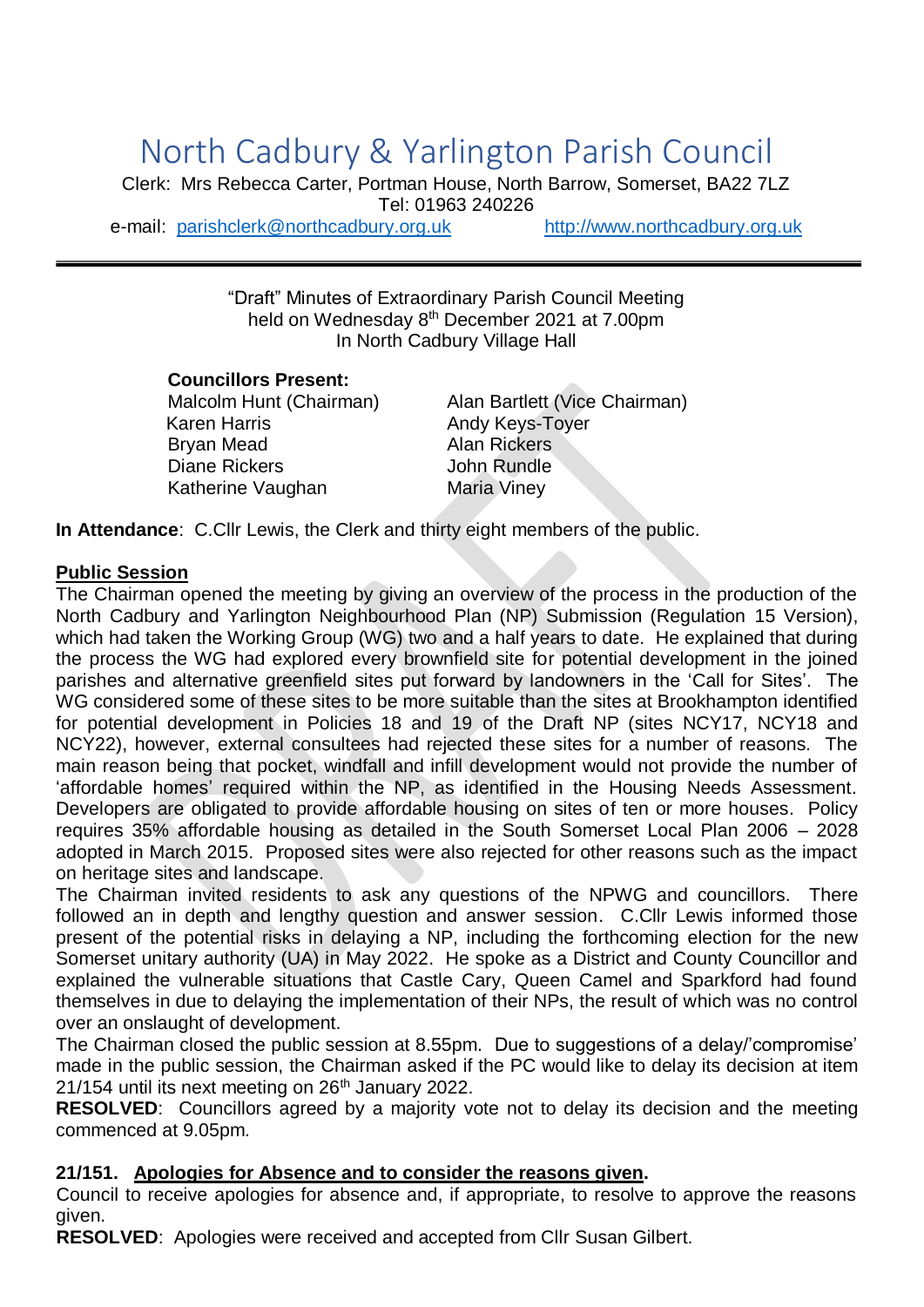# **21/152. Declarations of Interest.**

Members to declare any interests they may have in agenda items that accord with the requirements of the Local Authority (Model Code of Conduct) Order LO9-12 May 2018. (NB this does not preclude any later declarations). **RESOLVED**: None.

#### **21/153. Minutes.**

To approve the Minutes of the ordinary meeting held on 24<sup>th</sup> November 2021. **RESOLVED**: The minutes were confirmed as a true record and signed by the Chairman.

# **21/154. North Cadbury and Yarlington Neighbourhood Plan Working Group (NPWG).**

To consider and approve the Regulation 15 Version of the Draft NP prior to submission to South Somerset District Council (SSDC) planning authority for consideration.

Cllr Keys-Toyer gave a brief explanation of the 'next steps'. If the PC approved the Draft NP it would be submitted, with the associated documents, to SSDC for independent examination. SSDC must consider the Examiner's report and publish a decision statement. If the NP meets the basic conditions, SSDC will make arrangements to organise a public referendum. Where a referendum results in a majority "Yes" (over 50% plus 1) SSDC must "make" (adopt) the NP as soon as possible. Once the NP is made, it then becomes part of the Local Plan and is a legal document in all planning applications considered at district (and the new Somerset UA level) and, therefore, at any appeal.

Cllr Keys-Toyer explained the options available to councillors, which were as follows:

a. Approve the Draft NP with no revisions.

b. Delay the Draft NP until PA 21/01455/OUT for the erection of up to 81 houses on land at Ridgeway Lane, North Cadbury had been considered by SSDC; current decision date 31st January 2022, extended from initial decision dates of 30<sup>th</sup> July and 31<sup>st</sup> October 2021. This would enable the 81 houses to be included as extant in the current plan, however, this would leave the joined parishes vulnerable for development during this period. There was also no guarantee that the date would not be further extended. Councillors would effectively be required to vote against the Reg. 15 Draft NP for this option.

c. Delay the Draft NP in order to enable more time to reach a 'compromise' with several residents present from Brookhampton, who were opposed to the Draft NP. Residents would be required to propose alternative sites for potential development that the WG had not already considered and subsequently been rejected by external consultees. Councillors would effectively be required to vote against the Reg. 15 Draft NP for this option.

d. Reject the Draft NP and start the process from scratch, with the likelihood that a new WG would need to found due to the tremendous amount of effort and time the WG had already spent in its production. This option would need to be funded by residents as the WG had exhausted all grants available in the production of a NP, which to date totalled £28,836 at zero cost to the PC/residents.

**RESOLVED**: Councillors agreed by a majority vote to approve the Reg. 15 Draft NP.

Cllr Rundle sought to bring to the attention of members of the public present the fact that a person who he was reluctant to name had decided to invoke the Freedom of Information Act and demand that the council supply a myriad of paperwork, including copies of correspondence, emails etc. relating to all matters concerning the possible development in North Cadbury Parish. He expressed his disappointment at this request and considered it tantamount to accusing the NPWG of having something to hide and considered it disrespectful to the group who are unpaid volunteers working long hours, solely in the interests of the whole community.

An example of the amount of unnecessary work that this request had created was given and Cllr Rundle emphasised that the WG had absolutely nothing to hide and reiterated that all relevant information is already in the public domain.